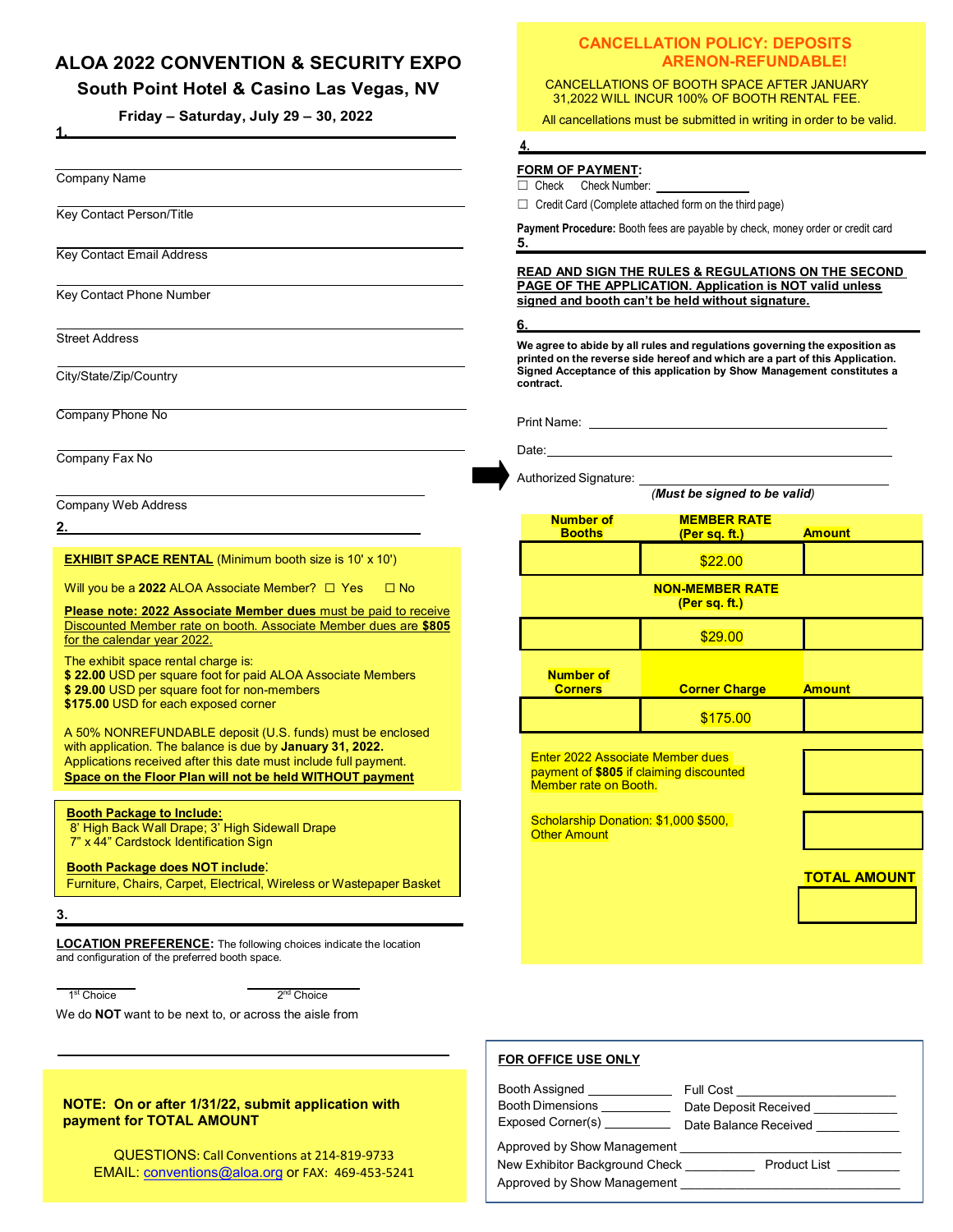# **ALOA 2022 RULES & REGULATIONS**

The rules and requiations set forth below are a binding part of your contract with the ALOA Security Professionals Association. (ALOA). We request that you review these rules and requiations thoroughly to help ensure that Trade Show. All matters regarding these rules and regulations and exhibitors' compliance therewith shall be determined by ALOA at its sole and absolute discretion.

**1. PAYMENT AND CANCELLATION** - All booth reservations made on or before January 31, 2022 must be accompanied by 50% deposit and signed contract, and full payment must be made by January 31, 2022. Any space not paid in full by January 31, 2022 will be cancelled and resold. Booth reservations made on or after January 31, 2022 must be accompanied by full payment and a signed contract. Applications will not be processed nor exhibit space assigned until exhibitor submits the appropriate payment by the dates set forth above. Incomplete applications<br>will not be processed. Deposits are nonrefundable.

Cancellation of booth space after January 31, 2022 will incur 100% of booth rental fee. All cancellations must be<br>submitted in writing in order to be valid. No Exhibitor will be permitted to bring any equipment or display exhibit floor without prior full payment on their booth or any other delinquent account with ALOA.

**2. NO EXHIBITS OUTSIDE OF ALOA EXHIBIT JURISDICTION** - No exhibit eligible for this show will be permitted in a hotel room or outside of the regular jurisdiction of the ALOA Show Management. All exhibitors are prohibited from distributing any materials from outside of their specific display area.

**3. SPACE ALLOCATION** - ALOA shall use its best efforts to locate Exhibitor's booth in one of the locations designated by Exhibitor on the Exhibit Space Application/Contract. Notwithstanding the foregoing, ALOA reserves the right to<br>change the location of any booth at any time as ALOA, at its sole discretion, deems necessary or appropriate suchchange of location shall be effective until accepted by Exhibitor. If Exhibitor does not accept the new location of its space, it may, at its option, terminate the contract, and notwithstanding anything in Paragraph 1 of these Rules and Regulations to the contrary, Exhibitor will receive a full refundfrom ALOA.

**4. SUBLETTING SPACE** - Exhibitors may not assign, sublet, or apportion to others all or part of their space and may not advertise or display goods or services other than those manufactured or sold by them in the regular course of business. However, an exhibitor may use outside equipment or products to enhance his own presentation without giving credit to the manufacturer.

**5. DISPLAY** - Exhibitor shall not exhibit any products or services other than those described in its

Application/Contract or approved in writing by ALOA. Exhibitor shall not in any manner indicate that an ALOA endorsement or approval of exhibitor's product or service has been given by ALOA merely because ALOA approved such product or service or advertising material displayed or disseminated at the exhibit. ALOA reserves the right to prohibit or require the removal of any display or exhibit or any part of an exhibit, which it deems unsuitable or not in keeping with the character of the Tradeshow.

### **BOOTH PRODUCT RESTRICTIONS/CODE OF ETHICS**

In order to promote an ethical quality show, ALOA expects exhibitors to display quality products that are not in violation of patents, trademarks, registrations, or licensing agreements from the original equipment manufacturer, (OEM). In other words, you should be able to produce the licensing agreement that you received from every manufacturer for whom you are selling product at the show. You must be the patent holder or be licensed by the manufacturer of all tools that you are selling or displaying in your booth. If you are unable to provide paperwork and a claim is made against you by another exhibitor, you may be asked to leave the show floor and not allowed back in until after the show is complete. You will lose your booth fee and be banned from future ALOA shows pending verification of rights to the patent for items you were selling at the show from which you were expelled. If asked by Show Management, you should be able to provide a list of all product and services in your booth.

**6. BOOTH CONSTRUCTION AND ARRANGEMENT** - Exhibitor shall not perform any alteration, including, but not limited to, any repair, painting, staining, and drilling, to any portion of the facility or the exhibit booths without the prior<br>written consent of the facility and ALOA. All work involved in installing and dismantling exh governed by local union regulations. ALOA will provide and arrange for the installation of uniform draped backgrounds to a height of eight feet above the floor, draped side rails which will be three feet high and a two-line sign with the exhibitor's name, city and state. Each exhibit must be confined to the space limits indicated on the floor plan. No part of any standard booth may be over eight feet high. All exceptions to the standard rule must receive permission from the ALC Show Management in writing.

#### **NOTE: Displays in island booths may exceed twelve feet high, with approval of Show Management. Please refer to the booth construction and design specifications. The ALOA Show Management's ruling in such matters is final.**

**7. REMOVING EXHIBITS** - All exhibits must remain fully operational until the closing hour of the final day of the exhibition. For one hour after closing, exhibitors may pack table items, but should not interfere with the removal of aisle carpet and return of empty crates. Each exhibitor will complete arrangements for removing his material in accordance<br>with the information provided in the service kit. These arrangements can be made at the Exhibitor Service and defend ALOA from and against any and all fees, costs or expenses ALOA must pay as a result of such late removal. ALOA shall not be responsible for materials left after the Expo closes. Any property remaining in the exhibit area after one hour following the cessation of the Trade Show may be disposed of or stored or shipped at exhibitor's sole cost as ALOA or the facility deems appropriate. All space occupied by an exhibit must be left in the same condition as it was before set up. ALOA shall charge exhibitor for additional clean-up charges ALOA incurs resulting from exhibitor's failure to properly clean his exhibit space at the completion of the Trade Show.

**8. CONTRACTOR SERVICES** - About 60 days before the show opens, ALOA will mail each exhibitor an exhibitor service kit. Installation hours will be listed in the service kit. This kit will contain all forms for ordering necessary services. ALOA will designate contractors to provide all show services other than supervision of booth installation and<br>dismantling. The exhibitor shall provide only the material and equipment owned and to be used in the e Contractors will provide all other items. An exception will be made only when the exhibitor has received ALOA's writtenapproval therefore at least 45 days before the show opens. No third party or agent requests will be granted. An<br>exception will be granted only if it will not interfere with, or prejudice, the orderly installation, i dismantling of the exhibition. An exception will be denied if it interferes with commitments ALOA has made in any contract with service contractors, or in its agreement with the lessor of the exhibition space. For electrical, plumbing, telephone, drayage, and rigging services, no exception will be made. All employees of agents representing The exhibitor must be identified by an official ALOA badge. All persons performing services directly for an exhibitor, other than the exhibitor's employees, must maintain liability insurance in the amount of not less than \$1,000,000 per occurrence, with ALOA named as an additional insured and such persons must provide ALOA with certificates of insurance at least 30 days before the show opens, or ALOA may revoke any exception made. The official drayage contractor will have complete control of all dock and loading facilities. The contractor will receive all direct and advance shipments and van loads, handle all freight and provide all rigging, labor and equipment. All services not ordered in<br>advance must be procured through the Exhibitor Service Desk on the exhibit floor. IF THIS RULE IS VIOLAT MAY REMOVE THE EXHIBITOR AND ANY UNAUTHORIZED CONTRACTOR FROM THE SHOW. **The exhibitor waives any right to service or to written notice of ALOA intentions to close an exhibit.** ALOA assumes no liability for any work performed by any contractor, and exhibitor shall look solely to such contractor in the event of any injury or damage resulting from the work performed by such contractor.

**9. STORING CRATES AND BOXES** - The official drayage contractor will handle and provide storage spaces for crates and boxes during the exhibition and will return properly marked materials after the show is over. The contractor<br>will supply tags to be attached to each piece stored. Small boxes should be nested in larger ones to r of pieces to be stored. No boards will be accepted for storage unless they are securely tied in bundles and tagged. Fire regulations require that wrapping materials such as paper, excelsior, etc. must be completely enclosed within the packing boxes. Materials violating these regulations will be considered refuse and will be discarded at exhibitor's co and without liability to ALOA.

**10. CHILDREN** - Children 15 years of age and under must be accompanied by a parent or guardian to be permitted on the exhibit floor. No children 15 years of age and under are allowed in the exhibit hall during set-up or dismantling. The rule applies to exhibitors as well as attendees.

**11. LIABILITY AND SECURITY** - Neither ALOA, its officers, directors, agents and members, the management of the exhibit, nor the owners of the exhibit facility, their agents, servants, contractors, or employees , are or shall be liable for<br>injuries to any persons or for damage to property owned or controlled by the exhibitor unless from the negligence of ALOA, the management of the exhibit, or owners of the exhibit facility or the gross negligence or willful misconduct of their respective agents, servants and employees as the case may be. Exhibitors shall indemnify and hold harmless the ALOA, its officers, directors, agents and members, and the facility from and against any and all liability of whatever kind or nature arising out of or resulting from exhibitor's participation in the Tradeshow. General overall guard service will be provided by ALOA for the exhibition period, but ALOA and the guard service will not be responsible for any loss or damage. Each exhibitor must make provisions for the safeguarding of goods, materials, equipment, and displays at all times. Each exhibitor should secure insurance at his own cost and expense. Nothing should be posted on, tacked, nailed or screwed or otherwise attached to columns, walls, floors or other parts of the building or furniture. Whatever is necessary to properly protect the building, equipment or furniture will be at the<br>expense of the exhibitors. Exhibitors are liable for any damage they cause to the exhibit hall property. air balloons are allowed.

### **12. BADGES AND EXHIBIT PERSONNEL** - **Each exhibitor shall receive five (5) nontransferable identification badges per 10' X 10' booth. All representatives who work in the booth for exhibitor must be employees of the** exhibitor. Badges deformed or mutilated in any way, shape or form will not be acceptable. No transfer of badges is<br>allowed. Individuals who do not have badges will not be admitted into the exhibit area. Badges are not to b by inserting business cards. False certification of any individual as an exhibitor's representative, misuse of exhibitor's badges, or any other method or device used to assist unauthorized personnel to gain admittance to the exhibit floor willbe a cause for expelling the exhibitor's representatives from the exhibition hall, or removing exhibitor's exhibit from the floor, or both, without ALOA being obligated to provide exhibitor a refund. Exhibitor shall use reasonable efforts to cause each person employed by exhibitor in connection with the exhibit to at all times maintain a neat, clean appearance and behave in a polite and professionalmanner.

**13. REGISTRATION OF ATTENDEES** - ALOA Show Management shall have sole control over admission policies at all times. All persons visiting the convention session rooms and the exhibit area as well as exhibitor personnel shall be required to register and wear an appropriate badge while in attendance.

**14. DIRECT SALES** - Cash and carry sales are allowed within the exhibit areas.

**15. PHOTOGRAPHY** – No booth personnel or attendee may take photographs of an exhibitor's booth or products without their permission

15. **SPECIAL VISUAL AND SOUND EFFECTS** - Audio-visual and other sound effects will be permitted only where and when they do not interfere with the activities of neighboring exhibitors. Demonstration of operational equip also may not create objectionable noise levels. Public address or amplifying devices, which project beyond exhibitor's space are prohibited.

16. **IRREGULAR ACTIVITIES** - Each exhibitor's activities must be confined to the booth space. No noise makers of any kind will be permitted. All exhibitors distributing "stick-ons" for attendees' badges may not obstruct the attendee's name or affiliation on his or her badge. If complaints arise, the offender will be denied the right to distribute the "stick on." Sideshow tactics or other undignified displays are prohibited. ALOA at its sole discretion shall have the right to prohibit the distribution of samples or handouts that it deems inappropriate or objectionable. Prizes, awards, drawings, raffles, lotteries or contests of any kind are permitted only with the prior written approval of ALOA Show Management. Distribution of small novelty items (e.g., luggage tags, pencils, pocket calendars) shall not be permitted without the prior written approval of ALOA. Press conferences by exhibitors on the exhibit floor during exhibit hours are prohibited. Distribution of refreshments or food will not be permitted withoutprior written approval by the official catering service.

17. **SOCIAL FUNCTIONS** - Exhibitors may conduct social functions in public areas of hotels provided such functions are held at such times and places as not to interfere or conflict with ALOA's scheduled activities, and provided further thatexhibitor receives the written approval of ALOA prior to conducting such functions. All functions must be scheduled<br>through the ALOA Show Management. Notwithstanding the foregoing, under no circumstances will social fu any kind be allowed in the hotel or any other location during meeting or exhibitors

18. **AMERICANS WITH DISABILITIES ACT** - Exhibitor agrees to comply with all applicable provisions of the Americans With Disabilities Act (ADA) and shall indemnify ALOA, its officers, directors, members and agents from and against any loss, damage, claim, liability and expense (including reasonable attorneys' fees) resulting from or arising out of exhibitor's failure to comply with the provisions of ADA.

19. **MUSIC** - Exhibitors shall not play any music during the Trade Show and shall indemnify ALOA, it officers, directors, members and agents from and against any loss, damage, claim, liability and expense (including reasonable attorneys' fees) resulting fromor arising out of exhibitor's playing of music during the Trade Show. 20. **TAXES** - Exhibitor shall comply with all applicable federal, state and local tax requirements.

21. **EXHIBITOR INFORMATION** - ALOA may use the information supplied by an exhibitor on exhibitor's Application/Contract as part of ALOA's marketing, advertising and other informational materials

**BREACH** - In the event the Exhibitor shall fail in any respect to comply with the terms of the Application/Contract or these Rules and Regulations, the Association shall have the right, without notice to the Exhibitor, to sell or offer for sale the space hereby leased and the Exhibitor shall be liable for any deficiency, loss or damage suffered by the Association, by reason thereof, which loss, deficiency or damage, the Exhibitor agrees to pay the Association upon demand. The Associated Locksmiths of America, shall have sole authority to interpret and enforce all rules and regulations contained herein to make amendments thereto and to make such further rules and regulations as shall be necessary for the orderly conduct of the conventions and exposition. Any company violating any of the rules and regulations will forfeit its right to exhibit in subsequent years.

22. **ELIGIBILITY** - The ALOA Security Professionals Association as the Show Management, reserves the right to determine the eligibility of any company or product for inclusion in the Exhibition. All decisions of ALOA are final. Exhibitor agrees to comply with all subsequent rules and regulations adopted by ALOA. In addition to other remedies available to ALOA if<br>exhibitor violates these Rules and Regulations, ALOA may, at its option, require exhibitor to forfeit his space, vacate exhibit space or forfeit allmonies paid to ALOA.

**\_\_\_\_\_\_\_\_\_\_\_\_\_\_\_\_\_\_\_\_\_\_\_\_\_\_\_\_\_\_\_\_\_\_\_\_\_\_\_\_\_\_\_\_\_\_\_\_\_\_\_\_\_\_\_\_\_\_\_\_\_\_\_\_\_\_\_\_\_\_\_\_\_\_\_\_\_\_**

**Date**

**\_\_\_\_\_\_\_\_\_\_\_\_\_\_\_\_\_\_\_\_\_\_\_\_\_\_\_\_\_\_\_\_\_\_**

**Authorized Signature –** *This line must be signed for acceptance of contract.*

**\_\_\_\_\_\_\_\_\_\_\_\_\_\_\_\_\_\_\_\_\_\_\_\_\_\_\_\_\_\_\_\_\_\_\_\_\_\_\_\_\_\_\_\_\_\_\_\_\_\_\_\_\_\_\_\_\_\_\_\_\_\_\_\_\_\_\_\_\_\_\_\_**

*\_\_\_\_\_\_\_\_\_\_\_\_\_\_\_\_\_\_\_\_\_\_\_\_\_\_\_\_\_\_\_\_\_\_\_\_\_\_\_\_\_\_\_\_\_\_\_\_\_\_\_\_\_\_\_\_\_\_\_\_\_\_\_\_\_\_\_\_\_\_\_\_*